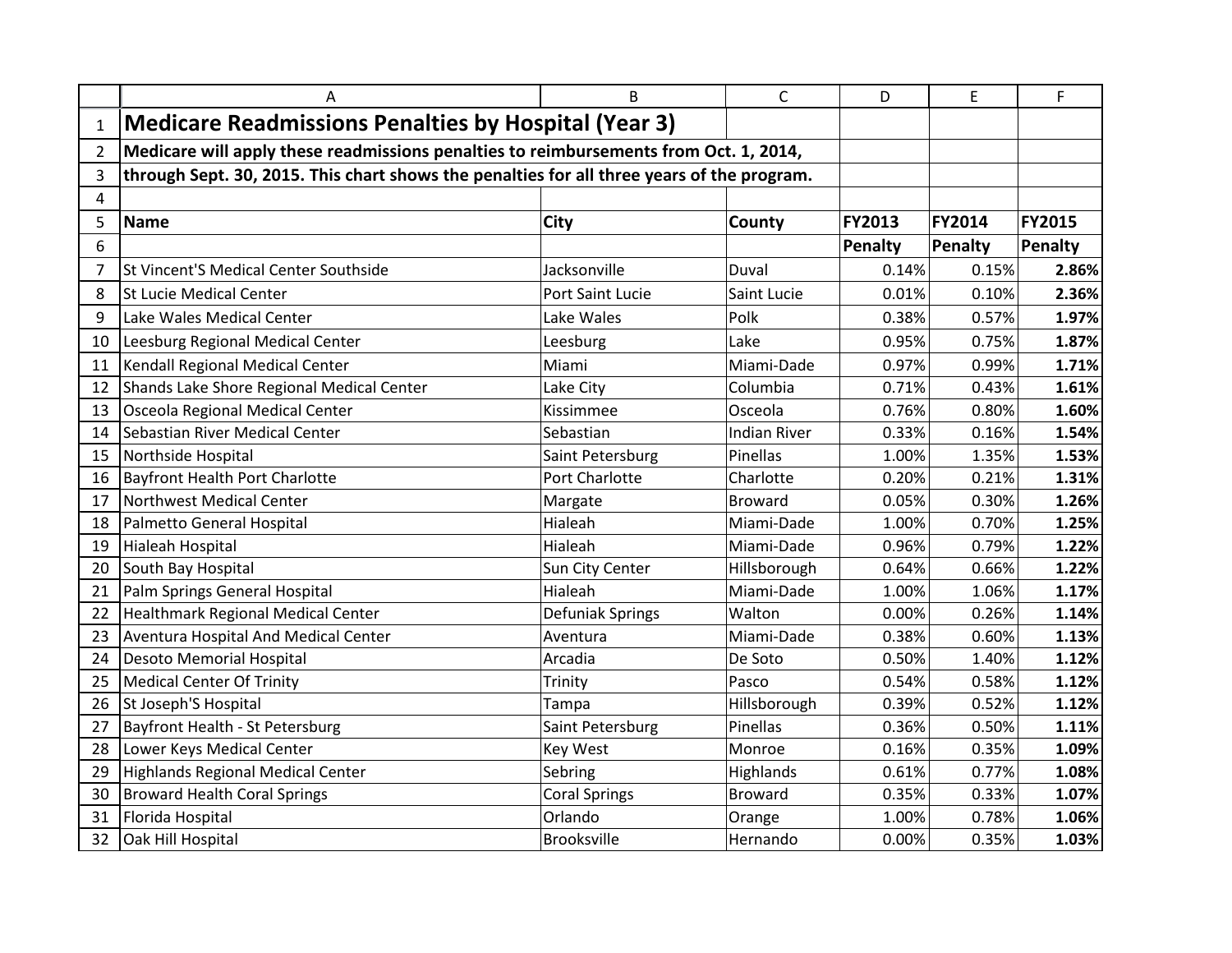|    | Α                                               | B                     | $\mathsf{C}$   | D     | E     | F     |
|----|-------------------------------------------------|-----------------------|----------------|-------|-------|-------|
| 33 | <b>Wuesthoff Medical Center - Melbourne</b>     | Melbourne             | <b>Brevard</b> | 0.13% | 0.35% | 1.01% |
| 34 | Lehigh Regional Medical Center                  | Lehigh Acres          | Lee            | 0.55% | 1.22% | 1.00% |
| 35 | Jfk Medical Center                              | Atlantis              | Palm Beach     | 0.77% | 0.63% | 0.98% |
| 36 | <b>Wellington Regional Medical Center</b>       | Wellington            | Palm Beach     | 0.70% | 0.13% | 0.98% |
| 37 | Raulerson Hospital                              | Okeechobee            | Okeechobee     | 0.72% | 0.62% | 0.94% |
| 38 | St Anthony'S Hospital                           | Saint Petersburg      | Pinellas       | 0.32% | 0.19% | 0.93% |
| 39 | Regional Medical Center Bayonet Point           | Hudson                | Pasco          | 0.58% | 0.40% | 0.92% |
| 40 | Cape Canaveral Hospital                         | Cocoa Beach           | Brevard        | 0.00% | 0.08% | 0.91% |
| 41 | Largo Medical Center                            | Largo                 | Pinellas       | 0.26% | 0.37% | 0.91% |
| 42 | University Of Miami Hospital                    | Miami                 | Miami-Dade     | 1.00% | 0.88% | 0.89% |
| 43 | <b>Wuesthoff Medical Center Rockledge</b>       | Rockledge             | <b>Brevard</b> | 0.83% | 1.07% | 0.89% |
| 44 | Florida Hospital North Pinellas                 | <b>Tarpon Springs</b> | Pinellas       | 0.17% | 0.36% | 0.88% |
| 45 | Lee Memorial Hospital                           | Fort Myers            | Lee            | 0.11% | 0.19% | 0.85% |
| 46 | Memorial Hospital Jacksonville                  | Jacksonville          | Duval          | 0.34% | 0.63% | 0.81% |
| 47 | Lake City Medical Center                        | Lake City             | Columbia       | 1.00% | 1.08% | 0.80% |
| 48 | Heart Of Florida Regional Medical Center        | Davenport             | Polk           | 1.00% | 0.67% | 0.78% |
| 49 | Winter Haven Hospital                           | Winter Haven          | Polk           | 0.35% | 0.27% | 0.78% |
| 50 | Florida Hospital Waterman                       | <b>Tavares</b>        | Lake           | 0.24% | 0.16% | 0.77% |
| 51 | Lakeland Regional Medical Center                | Lakeland              | Polk           | 0.29% | 0.11% | 0.76% |
| 52 | <b>Memorial Hospital West</b>                   | <b>Pembroke Pines</b> | <b>Broward</b> | 1.00% | 0.84% | 0.76% |
| 53 | <b>St Vincent'S Medical Center</b>              | Jacksonville          | Duval          | 0.52% | 0.43% | 0.76% |
| 54 | Capital Regional Medical Center                 | Tallahassee           | Leon           | 0.69% | 0.88% | 0.75% |
| 55 | <b>Cleveland Clinic Hospital</b>                | Weston                | <b>Broward</b> | 0.62% | 0.29% | 0.72% |
| 56 | <b>Coral Gables Hospital</b>                    | <b>Coral Gables</b>   | Miami-Dade     | 0.22% | 0.40% | 0.72% |
| 57 | Central Florida Regional Hospital               | Sanford               | Seminole       | 0.58% | 0.47% | 0.71% |
| 58 | University Hospital And Medical Center          | Tamarac               | <b>Broward</b> | 0.07% | 0.06% | 0.71% |
| 59 | Physicians Regional Medical Center - Pine Ridge | <b>Naples</b>         | Collier        | 0.01% | 0.07% | 0.70% |
| 60 | <b>Baptist Medical Center Beaches</b>           | Jacksonville Beach    | Duval          | 0.17% | 0.76% | 0.68% |
| 61 | Palm Beach Gardens Medical Center               | Palm Beach Gardens    | Palm Beach     | 0.86% | 0.11% | 0.65% |
| 62 | Orlando Health                                  | Orlando               | Orange         | 0.88% | 0.50% | 0.64% |
| 63 | Santa Rosa Medical Center                       | Milton                | Santa Rosa     | 0.00% | 0.00% | 0.64% |
| 64 | Florida Hospital Deland                         | Deland                | Volusia        | 0.10% | 0.18% | 0.62% |
| 65 | Gulf Coast Medical Center Lee Mem Health System | Fort Myers            | Lee            | 0.28% | 0.25% | 0.62% |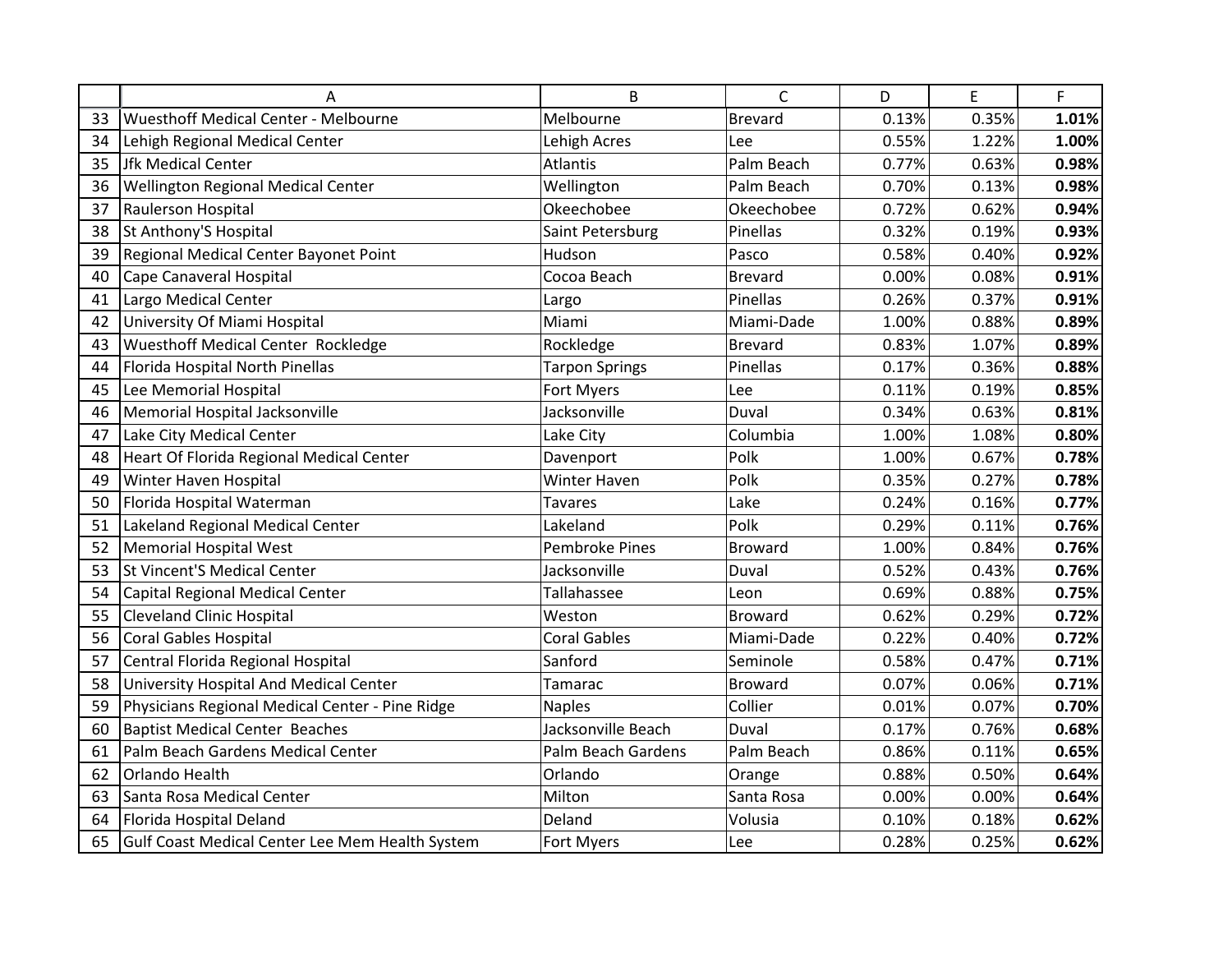|    | Α                                             | B                 | $\mathsf{C}$   | D     | E     | F     |
|----|-----------------------------------------------|-------------------|----------------|-------|-------|-------|
| 66 | Twin Cities Hospital                          | Niceville         | Okaloosa       | 0.01% | 0.07% | 0.61% |
| 67 | Florida Hospital Fish Memorial                | Orange City       | Volusia        | 1.00% | 0.60% | 0.60% |
| 68 | Florida Hospital Heartland Medical Center     | Sebring           | Highlands      | 0.39% | 0.28% | 0.60% |
| 69 | <b>Bayfront Health Punta Gorda</b>            | Punta Gorda       | Charlotte      | 0.68% | 0.60% | 0.59% |
| 70 | Florida Hospital Tampa                        | Tampa             | Hillsborough   | 0.16% | 0.23% | 0.59% |
| 71 | Westchester General Hospital                  | Miami             | Miami-Dade     | 0.54% | 0.34% | 0.58% |
| 72 | <b>Holmes Regional Medical Center</b>         | Melbourne         | <b>Brevard</b> | 0.57% | 0.23% | 0.53% |
| 73 | Jackson Memorial Hospital                     | Miami             | Miami-Dade     | 0.85% | 0.73% | 0.53% |
| 74 | <b>Bayfront Health Brooksville</b>            | Brooksville       | Hernando       | 0.15% | 0.39% | 0.51% |
| 75 | Munroe Regional Medical Center                | Ocala             | Marion         | 0.00% | 0.00% | 0.51% |
| 76 | <b>Memorial Regional Hospital</b>             | Hollywood         | <b>Broward</b> | 1.00% | 1.06% | 0.50% |
| 77 | Palms Of Pasadena Hospital                    | Saint Petersburg  | Pinellas       | 0.01% | 0.13% | 0.48% |
| 78 | Uf Health Jacksonville                        | Jacksonville      | Duval          | 0.22% | 0.06% | 0.48% |
| 79 | Westside Regional Medical Center              | Plantation        | <b>Broward</b> | 0.71% | 0.33% | 0.48% |
| 80 | Fort Walton Beach Medical Center              | Fort Walton Beach | Okaloosa       | 0.31% | 0.20% | 0.47% |
| 81 | <b>Gulf Coast Regional Medical Center</b>     | Panama City       | Bay            | 0.02% | 0.04% | 0.47% |
| 82 | Metropolitan Hospital Of Miami                | Miami             | Miami-Dade     | 0.78% | 0.55% | 0.47% |
| 83 | St Cloud Regional Medical Center              | Saint Cloud       | Osceola        | 0.53% | 0.36% | 0.47% |
| 84 | West Kendall Baptist Hospital                 | Miami             | Miami-Dade     | 0.00% | 0.36% | 0.46% |
| 85 | North Florida Regional Medical Center         | Gainesville       | Alachua        | 0.18% | 0.00% | 0.44% |
| 86 | North Shore Medical Center                    | Miami             | Miami-Dade     | 0.49% | 0.39% | 0.44% |
| 87 | Sacred Heart Hospital On The Gulf             | Port Saint Joe    | Gulf           | 0.00% | 0.15% | 0.40% |
| 88 | <b>Homestead Hospital</b>                     | Homestead         | Miami-Dade     | 0.87% | 0.50% | 0.39% |
| 89 | <b>Memorial Hospital Miramar</b>              | Miramar           | <b>Broward</b> | 0.87% | 0.44% | 0.38% |
| 90 | Florida Hospital Flagler                      | Palm Coast        | Flagler        | 0.00% | 0.16% | 0.37% |
| 91 | Villages Regional Hospital, The               | The Villages      | Sumter         | 0.07% | 0.37% | 0.36% |
| 92 | <b>Fawcett Memorial Hospital</b>              | Port Charlotte    | Charlotte      | 0.22% | 0.29% | 0.34% |
| 93 | Bay Medical Center Sacred Heart Health System | Panama City       | Bay            | 0.28% | 0.30% | 0.33% |
| 94 | Florida Hospital Zephyrhills                  | Zephyrhills       | Pasco          | 0.48% | 0.29% | 0.33% |
| 95 | North Okaloosa Medical Center                 | Crestview         | Okaloosa       | 0.32% | 0.28% | 0.32% |
| 96 | <b>Plantation General Hospital</b>            | Plantation        | Broward        | 0.03% | 0.13% | 0.31% |
| 97 | <b>Broward Health North</b>                   | Pompano Beach     | <b>Broward</b> | 0.27% | 0.24% | 0.30% |
| 98 | Jackson Hospital                              | Marianna          | Jackson        | 0.16% | 0.12% | 0.30% |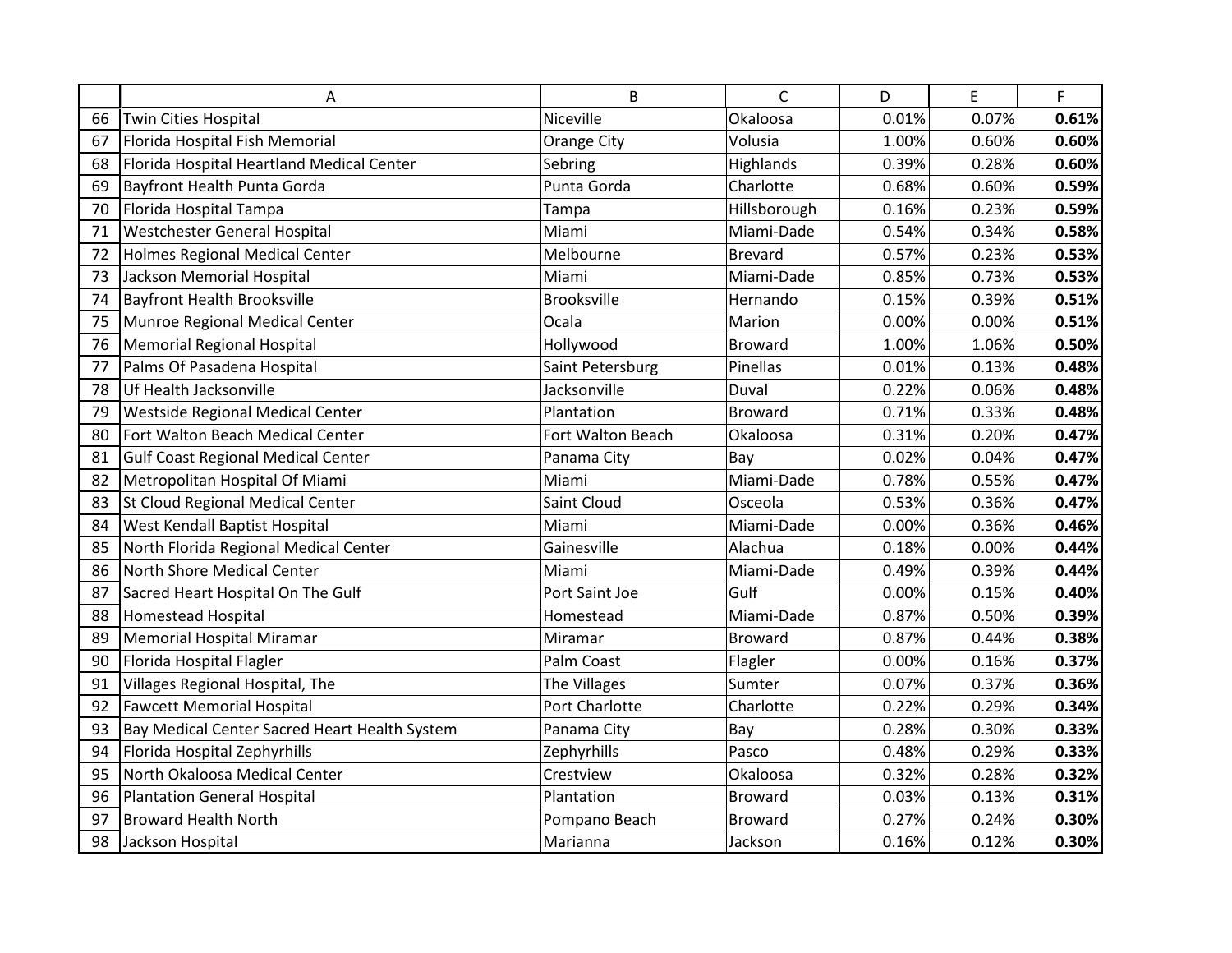|     | Α                                                  | B                     | $\mathsf{C}$   | D     | E     | F     |
|-----|----------------------------------------------------|-----------------------|----------------|-------|-------|-------|
| 99  | Putnam Community Medical Center                    | Palatka               | Putnam         | 0.75% | 0.62% | 0.30% |
| 100 | Bayfront Health Dade City                          | Dade City             | Pasco          | 0.30% | 0.23% | 0.29% |
|     | 101 Bartow Regional Medical Center                 | <b>Bartow</b>         | Polk           | 0.45% | 0.28% | 0.27% |
| 102 | Memorial Hospital Pembroke                         | <b>Pembroke Pines</b> | <b>Broward</b> | 0.26% | 0.24% | 0.27% |
| 103 | St Mary'S Medical Center                           | West Palm Beach       | Palm Beach     | 0.01% | 0.07% | 0.27% |
| 104 | St Petersburg General Hospital                     | Saint Petersburg      | Pinellas       | 0.42% | 0.10% | 0.27% |
|     | 105 Edward White Hospital                          | Saint Petersburg      | Pinellas       | 0.11% | 0.04% | 0.26% |
|     | 106 Brandon Regional Hospital                      | <b>Brandon</b>        | Hillsborough   | 0.28% | 0.29% | 0.25% |
| 107 | Cape Coral Hospital                                | Cape Coral            | Lee            | 0.00% | 0.06% | 0.25% |
|     | 108 Manatee Memorial Hospital                      | <b>Bradenton</b>      | Manatee        | 0.00% | 0.09% | 0.25% |
| 109 | Uf Health Shands Hospital                          | Gainesville           | Alachua        | 0.20% | 0.20% | 0.25% |
| 110 | Larkin Community Hospital                          | South Miami           | Miami-Dade     | 0.32% | 0.35% | 0.24% |
|     | 111 South Florida Baptist Hospital                 | <b>Plant City</b>     | Hillsborough   | 0.82% | 0.19% | 0.24% |
|     | 112 Baptist Hospital Of Miami Inc                  | Miami                 | Miami-Dade     | 0.18% | 0.25% | 0.23% |
| 113 | Halifax Health Medical Center                      | Daytona Beach         | Volusia        | 0.25% | 0.23% | 0.23% |
| 114 | Memorial Hospital Of Tampa                         | Tampa                 | Hillsborough   | 0.13% | 0.16% | 0.23% |
| 115 | <b>West Boca Medical Center</b>                    | <b>Boca Raton</b>     | Palm Beach     | 0.14% | 0.16% | 0.22% |
|     | 116 Health Central                                 | Ocoee                 | Orange         | 0.29% | 0.28% | 0.21% |
|     | 117 Mayo Clinic                                    | Jacksonville          | Duval          | 0.04% | 0.29% | 0.21% |
|     | 118 Holy Cross Hospital Inc                        | Fort Lauderdale       | <b>Broward</b> | 0.30% | 0.10% | 0.20% |
| 119 | Palm Bay Hospital                                  | Palm Bay              | <b>Brevard</b> | 0.00% | 0.03% | 0.20% |
| 120 | Palms West Hospital                                | Loxahatchee           | Palm Beach     | 0.20% | 0.13% | 0.20% |
|     | 121 Boca Raton Regional Hospital                   | <b>Boca Raton</b>     | Palm Beach     | 0.00% | 0.00% | 0.18% |
|     | 122 Lakeside Medical Center                        | <b>Belle Glade</b>    | Palm Beach     | 0.32% | 0.23% | 0.16% |
| 123 | Lawnwood Regional Medical Center & Heart Institute | Fort Pierce           | Saint Lucie    | 0.55% | 0.12% | 0.16% |
| 124 | Mount Sinai Medical Center                         | Miami Beach           | Miami-Dade     | 0.03% | 0.00% | 0.16% |
| 125 | Florida Hospital Carrollwood                       | Tampa                 | Hillsborough   | 0.02% | 0.00% | 0.15% |
|     | 126 Martin Medical Center                          | <b>Stuart</b>         | Martin         | 0.00% | 0.12% | 0.15% |
| 127 | Bert Fish Medical Center                           | New Smyrna Beach      | Volusia        | 0.11% | 0.08% | 0.14% |
| 128 | Broward Health Imperial Point                      | Fort Lauderdale       | <b>Broward</b> | 0.06% | 0.04% | 0.14% |
| 129 | South Lake Hospital                                | Clermont              | Lake           | 0.52% | 0.06% | 0.14% |
| 130 | <b>Blake Medical Center</b>                        | <b>Bradenton</b>      | Manatee        | 0.18% | 0.05% | 0.13% |
|     | 131 Morton Plant Hospital                          | Clearwater            | Pinellas       | 0.00% | 0.00% | 0.12% |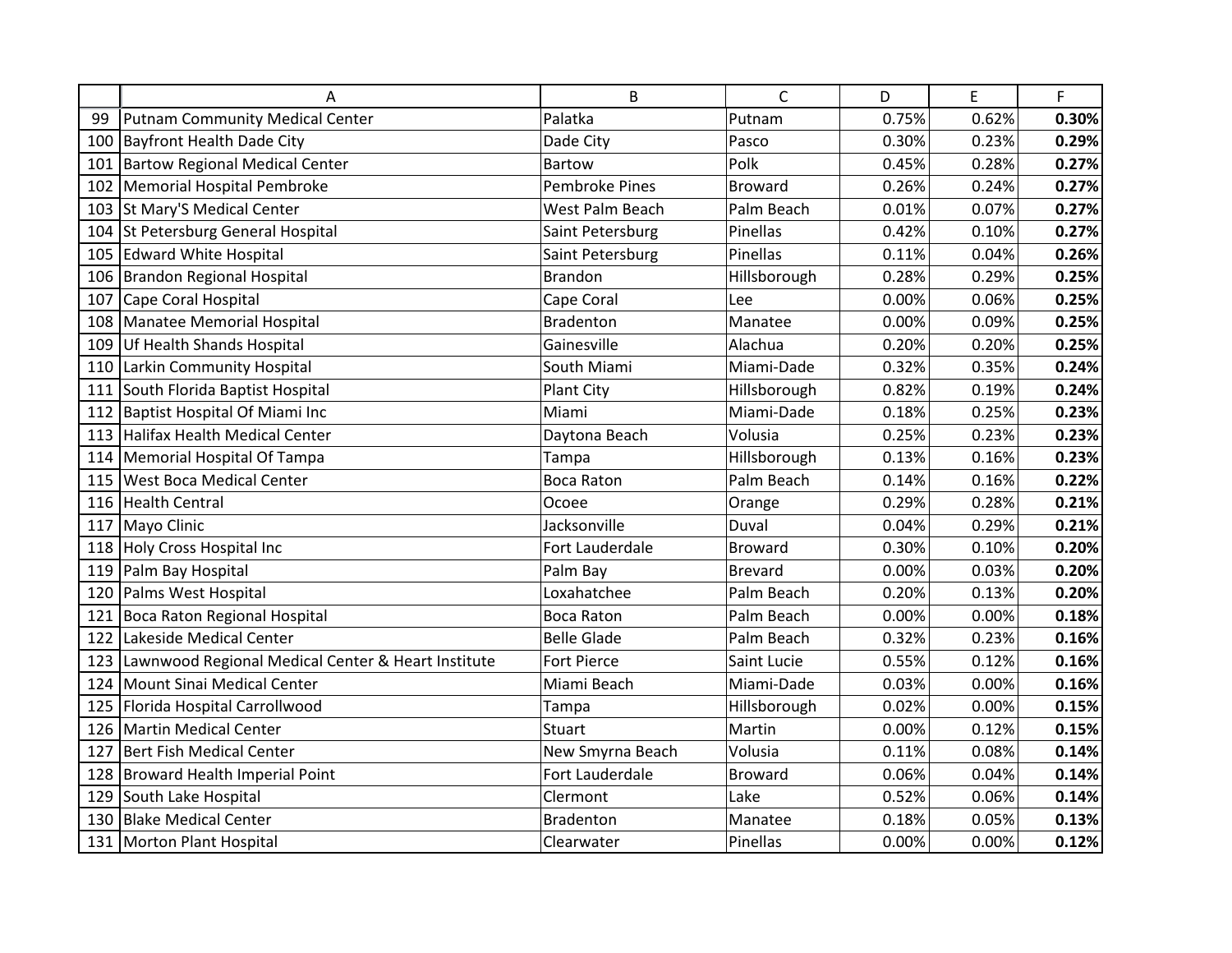|     | A                                            | B                    | $\mathsf{C}$        | D     | E                       | F     |
|-----|----------------------------------------------|----------------------|---------------------|-------|-------------------------|-------|
|     | 132 Broward Health Medical Center            | Fort Lauderdale      | <b>Broward</b>      | 0.19% | 0.00%                   | 0.11% |
|     | 133 Douglas Gardens Hospital                 | Miami                | Miami-Dade          | 0.00% | 0.00%                   | 0.10% |
| 134 | Orange Park Medical Center                   | Orange Park          | Clay                | 0.00% | 0.09%                   | 0.10% |
|     | 135 Englewood Community Hospital             | Englewood            | Sarasota            | 0.01% | 0.05%                   | 0.09% |
|     | 136 Mease Countryside Hospital               | Safety Harbor        | Pinellas            | 0.00% | 0.00%                   | 0.09% |
| 137 | Viera Hospital                               | Melbourne            | Brevard             | 0.00% | 0.10%                   | 0.09% |
|     | 138 Citrus Memorial Hospital                 | Inverness            | Citrus              | 0.00% | 0.00%                   | 0.08% |
| 139 | Bethesda Hospital East                       | <b>Boynton Beach</b> | Palm Beach          | 0.00% | 0.00%                   | 0.07% |
| 140 | Lakewood Ranch Medical Center                | <b>Bradenton</b>     | Manatee             | 0.05% | 0.00%                   | 0.07% |
| 141 | <b>Baptist Hospital</b>                      | Pensacola            | Escambia            | 0.02% | 0.00%                   | 0.06% |
|     | 142 Doctors Hospital Inc                     | <b>Coral Gables</b>  | Miami-Dade          | 0.07% | 0.06%                   | 0.06% |
|     | 143 West Florida Hospital                    | Pensacola            | Escambia            | 0.00% | 0.00%                   | 0.06% |
| 144 | Doctors Hospital Of Sarasota                 | Sarasota             | Sarasota            | 0.03% | 0.00%                   | 0.05% |
| 145 | Gulf Breeze Hospital                         | <b>Gulf Breeze</b>   | Santa Rosa          | 0.00% | 0.01%                   | 0.05% |
|     | 146 Florida Hospital Memorial Medical Center | Daytona Beach        | Volusia             | 0.31% | 0.42%                   | 0.04% |
| 147 | Ocala Regional Medical Center                | Ocala                | Marion              | 0.42% | 0.33%                   | 0.04% |
|     | 148 Tampa General Hospital                   | Tampa                | Hillsborough        | 0.34% | 0.10%                   | 0.04% |
| 149 | Doctor'S Memorial Hospital Inc               | Perry                | Taylor              | 0.15% | 0.12%                   | 0.03% |
|     | 150 West Palm Hospital                       | West Palm Beach      | Palm Beach          | 0.16% | 0.07%                   | 0.03% |
| 151 | <b>Baptist Medical Center</b>                | Jacksonville         | Duval               | 0.13% | 0.03%                   | 0.02% |
|     | 152 Good Samaritan Medical Center            | West Palm Beach      | Palm Beach          | 0.02% | 0.00%                   | 0.02% |
|     | 153 Morton Plant North Bay Hospital          | New Port Richey      | Pasco               | 0.00% | 0.09%                   | 0.02% |
|     | 154 Florida Hospital Wesley Chapel           | <b>Wesley Chapel</b> | Pasco               |       | Not Assesse Not Assesse | 0.01% |
|     | 155 Anne Bates Leach Eye Hospital            | Miami                | Miami-Dade          | 0.00% | 0.00%                   | 0.00% |
|     | 156 Baptist Medical Center - Nassau          | Fernandina Beach     | Nassau              | 0.00% | 0.00%                   | 0.00% |
| 157 | Delray Medical Center                        | Delray Beach         | Palm Beach          | 0.00% | 0.01%                   | 0.00% |
|     | 158 Ed Fraser Memorial Hospital              | Macclenny            | <b>Baker</b>        | 0.00% | 0.00%                   | 0.00% |
|     | 159 Flagler Hospital                         | Saint Augustine      | Saint Johns         | 0.50% | 0.00%                   | 0.00% |
| 160 | Indian River Medical Center                  | Vero Beach           | <b>Indian River</b> | 0.00% | 0.10%                   | 0.00% |
|     | 161 Jay Hospital                             | Jay                  | Santa Rosa          | 0.85% | 0.04%                   | 0.00% |
|     | 162 Jupiter Medical Center                   | Jupiter              | Palm Beach          | 0.00% | 0.00%                   | 0.00% |
|     | 163 Mease Hospital Dunedin                   | Dunedin              | Pinellas            | 0.00% | 0.00%                   | 0.00% |
|     | 164 Naples Community Hospital                | <b>Naples</b>        | Collier             | 0.00% | 0.00%                   | 0.00% |